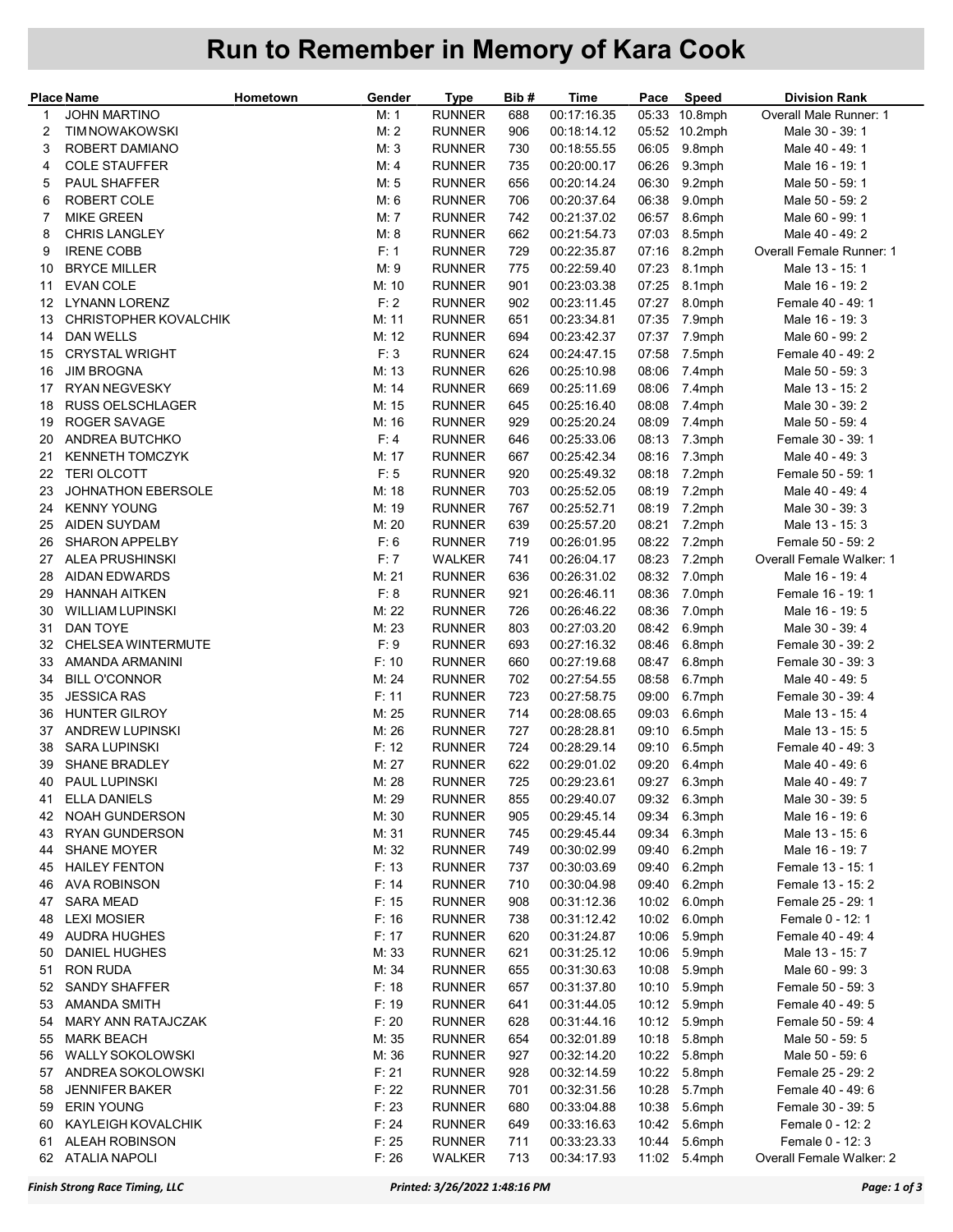## Run to Remember in Memory of Kara Cook

|     | <b>Place Name</b>                        | Hometown | Gender | Type          | Bib# | <b>Time</b> | Pace  | <b>Speed</b>     | Division Rank                                          |
|-----|------------------------------------------|----------|--------|---------------|------|-------------|-------|------------------|--------------------------------------------------------|
| 63  | LUCILLE YOUNG                            |          | F: 27  | <b>RUNNER</b> | 681  | 00:34:23.38 | 11:04 | 5.4mph           | Female 60 - 99: 1                                      |
| 64  | KOURTNEY KOVALCHIK                       |          | F: 28  | <b>RUNNER</b> | 648  | 00:35:13.78 | 11:20 | 5.3mph           | Female 0 - 12: 4                                       |
| 65  | <b>JIM YESALAVAGE</b>                    |          | M: 37  | <b>RUNNER</b> | 686  | 00:35:26.38 | 11:24 | 5.3mph           | Male 30 - 39: 6                                        |
| 66  | <b>TIM HEINKE</b>                        |          | M: 38  | <b>RUNNER</b> | 731  | 00:36:04.87 | 11:36 | 5.2mph           | Male 16 - 19: 8                                        |
| 67  | <b>TRACEY KOPETZ</b>                     |          | F: 29  | <b>WALKER</b> | 676  | 00:36:50.21 | 11:51 | 5.1mph           | Overall Female Walker: 3                               |
| 68  | <b>SHARI PHILMECK</b>                    |          | F: 30  | <b>WALKER</b> | 909  | 00:37:03.20 | 11:55 | 5.0mph           | Overall Female Walker: 4                               |
| 69  | <b>LEAH DEMARCO</b>                      |          | F: 31  | <b>RUNNER</b> | 722  | 00:37:04.41 | 11:55 | 5.0mph           | Female 13 - 15: 3                                      |
| 70  | <b>MAIA MONTROSS</b>                     |          | F: 32  | <b>RUNNER</b> | 708  | 00:37:04.68 | 11:56 | 5.0mph           | Female 13 - 15: 4                                      |
| 71  | <b>LINDSAY GREENIP</b>                   |          | F: 33  | <b>RUNNER</b> | 930  | 00:37:07.68 | 11:57 | 5.0mph           | Female 13 - 15: 5                                      |
| 72  | <b>MICHAEL KLEES</b>                     |          | M: 39  | WALKER        | 769  | 00:37:57.90 | 12:13 | 4.9mph           | Overall Male Walker: 1                                 |
| 73  | <b>HANNAH SMITH</b>                      |          | F: 34  | <b>RUNNER</b> | 640  | 00:38:09.43 | 12:16 | 4.9mph           | Female 20 - 24: 1                                      |
| 74  | <b>ASHLEY DUESLER</b>                    |          | F: 35  | <b>RUNNER</b> | 679  | 00:39:39.39 | 12:45 | 4.7mph           | Female 30 - 39: 6                                      |
| 75  | <b>MELISSA ROMANOSKI</b>                 |          | F: 36  | <b>RUNNER</b> | 699  | 00:40:26.76 | 13:01 | 4.6mph           | Female 40 - 49: 7                                      |
| 76  | <b>WENDY SARTIN</b>                      |          | F: 37  | <b>RUNNER</b> | 690  | 00:40:38.59 | 13:04 | 4.6mph           | Female 60 - 99: 2                                      |
| 77  | <b>CHARLOTTE WRIGHT</b>                  |          | F: 38  | <b>RUNNER</b> | 638  | 00:43:20.66 | 13:57 | 4.3mph           | Female 40 - 49: 8                                      |
| 78  | <b>SARAH KEIPER</b>                      |          | F: 39  | <b>RUNNER</b> | 683  | 00:43:36.72 | 14:02 | 4.3mph           | Female 25 - 29: 3                                      |
| 79  | JENNIFER DUCHARME                        |          | F: 40  | <b>RUNNER</b> | 619  | 00:43:52.98 | 14:07 | 4.2mph           | Female 40 - 49: 9                                      |
| 80  | <b>GENE KOUNLICHICK</b>                  |          | M: 40  | <b>WALKER</b> | 925  | 00:44:14.62 | 14:14 | 4.2mph           | Overall Male Walker: 2                                 |
| 81  | AUDRA SPENCER                            |          | F: 41  | <b>RUNNER</b> | 704  | 00:45:40.28 | 14:42 | 4.1mph           | Female 50 - 59: 5                                      |
| 82  | <b>FLEXER JACKLYN</b>                    |          | F: 42  | <b>WALKER</b> | 720  | 00:46:43.12 | 15:02 |                  | Overall Female Walker: 5                               |
| 83  | ADRYANA APPELBY                          |          | F:43   | <b>WALKER</b> | 721  | 00:46:44.52 | 15:02 | 4.0mph<br>4.0mph | Overall Female Walker: 6                               |
| 84  | DOUGLAS TOYE                             |          | M: 41  | WALKER        | 689  | 00:46:45.86 | 15:03 | 4.0mph           | Overall Male Walker: 3                                 |
|     |                                          |          |        |               |      |             |       |                  | Overall Female Walker: 7                               |
| 85  | <b>KATHY EVANS</b><br><b>LARRY EVANS</b> |          | F:44   | <b>WALKER</b> | 743  | 00:48:02.14 | 15:27 | 3.9mph           | Overall Male Walker: 4                                 |
| 86  |                                          |          | M: 42  | <b>WALKER</b> | 744  | 00:48:03.59 | 15:28 | 3.9mph           |                                                        |
| 87  | <b>GARY VAN VRANKEN</b>                  |          | M: 43  | WALKER        | 653  | 00:48:04.19 | 15:28 | 3.9mph           | Overall Male Walker: 5                                 |
| 88  | <b>RICHARD EDWARDS</b>                   |          | M: 44  | <b>WALKER</b> | 691  | 00:48:06.10 | 15:28 | 3.9mph           | Overall Male Walker: 6                                 |
| 89  | <b>RUSS WRIGHT</b>                       |          | M: 45  | <b>WALKER</b> | 652  | 00:48:21.79 | 15:33 | 3.9mph           | Overall Male Walker: 7                                 |
| 90  | <b>KRISTEN KOVALCHIK</b>                 |          | F: 45  | WALKER        | 647  | 00:49:15.14 | 15:51 | 3.8mph           | Overall Female Walker: 8                               |
| 91  | <b>ASHLEY NAPOLI</b>                     |          | F: 46  | <b>WALKER</b> | 712  | 00:49:16.15 | 15:51 | 3.8mph           | Overall Female Walker: 9                               |
| 92  | <b>BARB KOVALCKICK</b>                   |          | F: 47  | <b>WALKER</b> | 926  | 00:49:36.96 | 15:58 | 3.8mph           | Overall Female Walker: 10                              |
| 93  | <b>CHRIS KOVALCHIK</b>                   |          | M: 46  | WALKER        | 650  | 00:49:38.31 | 15:58 | 3.8mph           | Overall Male Walker: 8                                 |
| 94  | <b>MARGY FISCUS</b><br>LISA KOVALCHIK    |          | F: 48  | <b>WALKER</b> | 678  | 00:50:30.59 | 16:15 | 3.7mph           | Overall Female Walker: 11                              |
| 95  |                                          |          | F: 49  | <b>WALKER</b> | 682  | 00:50:31.12 | 16:15 | 3.7mph           | Overall Female Walker: 12                              |
| 96  | <b>BETH MANGON</b>                       |          | F: 50  | WALKER        | 924  | 00:50:42.25 | 16:19 | 3.7mph           | Overall Female Walker: 13                              |
| 97  | <b>SHARON MANGAN</b>                     |          | F: 51  | <b>WALKER</b> | 675  | 00:50:43.18 | 16:19 | 3.7mph           | Overall Female Walker: 14                              |
| 98  | <b>JENNIFER SINGER-PRICE</b>             |          | F: 52  | WALKER        | 661  | 00:51:50.94 | 16:41 | 3.6mph           | Overall Female Walker: 15<br>Overall Female Walker: 16 |
| 99  | LISA POVILITUS                           |          | F: 53  | WALKER        | 685  | 00:52:18.10 | 16:50 | 3.6mph           |                                                        |
| 100 | <b>MIKE FISCUS</b>                       |          | M: 47  | <b>WALKER</b> | 736  | 00:52:18.38 | 16:50 | 3.6mph           | Overall Male Walker: 9                                 |
|     | 101 DJ COLE                              |          | M: 48  | <b>WALKER</b> | 900  | 00:52:21.34 | 16:51 | 3.6mph           | Overall Male Walker: 10                                |
|     | 102 KATE MILLER                          |          | F: 54  | <b>WALKER</b> | 794  | 00:52:21.66 |       | 16:51 3.6mph     | Overall Female Walker: 17                              |
|     | 103 KAREN COLE                           |          | F: 55  | WALKER        | 750  | 00:52:22.95 | 16:51 | 3.6mph           | Overall Female Walker: 18                              |
|     | 104 AIDAN MONTROSS                       |          | M: 49  | <b>RUNNER</b> | 709  | 00:52:36.26 | 16:55 | 3.5mph           | Male 16 - 19: 9                                        |
|     | 105 MARK MCCULLOUGH                      |          | M: 50  | WALKER        | 747  | 00:52:36.75 | 16:56 | 3.5mph           | Overall Male Walker: 11                                |
|     | 106 LOGAN MCCULLOUGH                     |          | M: 51  | WALKER        | 748  | 00:52:37.13 | 16:56 | 3.5mph           | Overall Male Walker: 12                                |
|     | 107 REBECCA MONTROSS                     |          | F: 56  | <b>WALKER</b> | 707  | 00:52:37.40 | 16:56 | 3.5mph           | Overall Female Walker: 19                              |
|     | 108 GRETCHEN RICHMOND                    |          | F: 57  | WALKER        | 904  | 00:52:51.31 | 17:00 | 3.5mph           | Overall Female Walker: 20                              |
|     | 109 EDDIE MASON                          |          | M: 52  | <b>WALKER</b> | 907  | 00:52:53.72 | 17:01 | 3.5mph           | Overall Male Walker: 13                                |
|     | 110 LANCE GRAMBERG                       |          | M: 53  | <b>WALKER</b> | 630  | 00:53:06.01 | 17:05 | 3.5mph           | Overall Male Walker: 14                                |
|     | 111 MELISSA KUFFA                        |          | F: 58  | WALKER        | 734  | 00:53:06.26 | 17:05 | 3.5mph           | Overall Female Walker: 21                              |
|     | 112 ANN LAUGHINGHOUSE                    |          | F: 59  | <b>WALKER</b> | 716  | 00:53:15.30 | 17:08 | 3.5mph           | Overall Female Walker: 22                              |
|     | 113 HANNAH ECKERT                        |          | F: 60  | <b>WALKER</b> | 664  | 00:53:18.21 | 17:09 | 3.5mph           | Overall Female Walker: 23                              |
|     | 114 PAULA ECKERT                         |          | F: 61  | WALKER        | 663  | 00:53:18.49 | 17:09 | 3.5mph           | Overall Female Walker: 24                              |
|     | 115 ELMER BEEBE                          |          | M: 54  | <b>WALKER</b> | 903  | 00:54:01.22 | 17:23 | 3.5mph           | Overall Male Walker: 15                                |
|     | 116 ALICE EDWARDS                        |          | F: 62  | WALKER        | 922  | 00:54:16.13 | 17:28 | 3.4mph           | Overall Female Walker: 25                              |
|     | 117 JILL PRUSKO                          |          | F: 63  | WALKER        | 923  | 00:54:16.49 | 17:28 | 3.4mph           | Overall Female Walker: 26                              |
|     | 118 LILLY REESE                          |          | F: 64  | <b>WALKER</b> | 918  | 00:54:41.31 | 17:36 | 3.4mph           | Overall Female Walker: 27                              |
|     | 119 LILLI REESE                          |          | F: 65  | <b>WALKER</b> | 917  | 00:54:41.51 | 17:36 | 3.4mph           | Overall Female Walker: 28                              |
|     | 120 HOLLIE MOON                          |          | F: 66  | WALKER        | 914  | 00:55:00.80 | 17:42 | 3.4mph           | Overall Female Walker: 29                              |
| 121 | RHONDA WEATHERBEE                        |          | F: 67  | <b>RUNNER</b> | 623  | 00:55:01.25 | 17:42 | 3.4mph           | Female 50 - 59: 6                                      |
|     | 122 DONNA BRECHT                         |          | F: 68  | WALKER        | 696  | 00:55:14.00 | 17:46 | 3.4mph           | Overall Female Walker: 30                              |
|     | 123 ANDREW BEEBE                         |          | M: 55  | WALKER        | 739  | 00:55:42.34 | 17:55 | 3.3mph           | Overall Male Walker: 16                                |
|     | 124 LORI GRAMBERG                        |          | F: 69  | WALKER        | 629  | 00:55:44.74 | 17:56 | 3.3mph           | Overall Female Walker: 31                              |